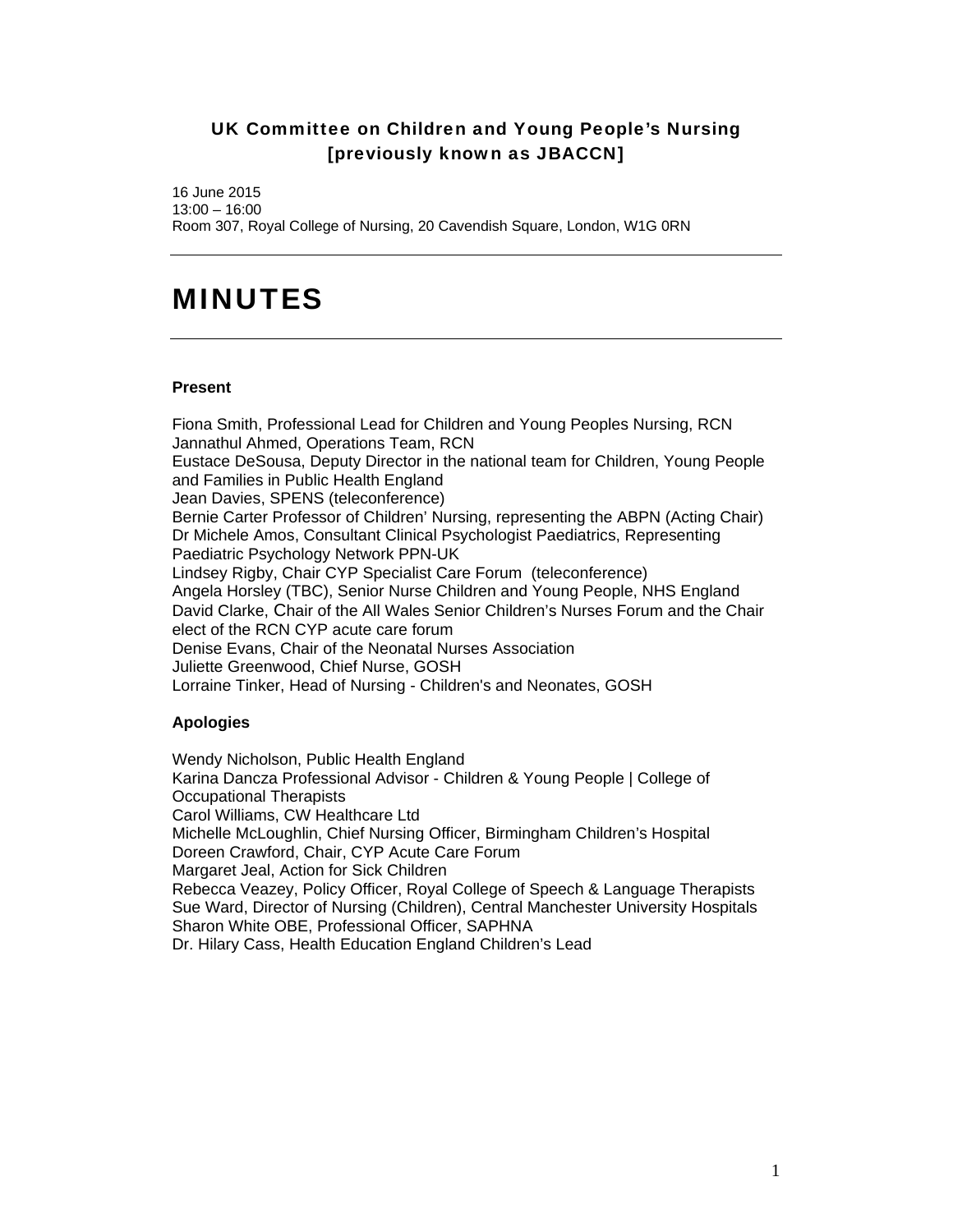| <b>Item</b><br>No. | <b>Notes</b>                                                                                                                                                                                                                                                                                                                                                                                                                            | <b>Action</b> |
|--------------------|-----------------------------------------------------------------------------------------------------------------------------------------------------------------------------------------------------------------------------------------------------------------------------------------------------------------------------------------------------------------------------------------------------------------------------------------|---------------|
| 01                 | <b>Welcome and introductions</b>                                                                                                                                                                                                                                                                                                                                                                                                        |               |
|                    | Attendees introduced themselves around table and on telepod                                                                                                                                                                                                                                                                                                                                                                             |               |
| 02                 | <b>Apologies received</b>                                                                                                                                                                                                                                                                                                                                                                                                               |               |
|                    | Apologies noted and communicated                                                                                                                                                                                                                                                                                                                                                                                                        |               |
| 03                 | <b>Matters arising</b><br>No Matters raised for discussion                                                                                                                                                                                                                                                                                                                                                                              |               |
|                    |                                                                                                                                                                                                                                                                                                                                                                                                                                         |               |
| 04                 | <b>Priorities for Children and Young People</b>                                                                                                                                                                                                                                                                                                                                                                                         |               |
|                    | Angela Horsley & Eustace DeSousa - England perspective and update                                                                                                                                                                                                                                                                                                                                                                       |               |
|                    | Angela Horsley began by introducing her presentation on the structure of<br>the NHS                                                                                                                                                                                                                                                                                                                                                     |               |
|                    | Part of nursing division, Hilary Garrett now head of Nursing. Priorities with<br>CYP Link in with Moya Sutton - lead for safeguarding, Kath Evans - lead<br>for patient experience and Jayne Wheway - lead for patient safety. Also<br>working with Dr Jackie Cornish national clinical director etc.                                                                                                                                   |               |
|                    | Spoke about business plan – improving health, redesigning care etc.                                                                                                                                                                                                                                                                                                                                                                     |               |
|                    | Introduced the nursing division programmes aligned to NHS England<br>business plane priorities. These include a wide range such as frail older<br>people, maternal mental health, children with complex needs and more,<br>comprised of 25 different programmes. Angela also briefly introduced the<br>leads for each programme.                                                                                                        |               |
|                    | Programmes include maternal mental health, mental disability, children with<br>complex needs etc.                                                                                                                                                                                                                                                                                                                                       |               |
|                    | Improving transition for CYP, reducing childhood mortality and children with<br>complex needs and CAMHS. May look at new models of care for these.                                                                                                                                                                                                                                                                                      |               |
|                    | Opened up to questions from committee                                                                                                                                                                                                                                                                                                                                                                                                   |               |
|                    | Eustace DeSousa began by introducing himself as national lead for CYP<br>and young families at PHE.                                                                                                                                                                                                                                                                                                                                     |               |
|                    | October/November 2014, published Evidence Interaction which is 5year<br>priority – same time as NHS published 5 year forward view.                                                                                                                                                                                                                                                                                                      |               |
|                    | To publish in September model that builds on the healthy child programme<br>(0-5) but from a Public Health perspective. These come from consulting<br>various groups which received info such as good oral health, healthy<br>weight, and good nutrition. Also looked at pre maternal mental health, diet<br>and obesity etc. as it affects a healthy mother, healthy child. Also looking at<br>school nutrition and pre-school period. |               |
|                    | Also looking at producing something around reducing, preventing and<br>intervening in child sexual exploitation. Also building resilience and raising                                                                                                                                                                                                                                                                                   |               |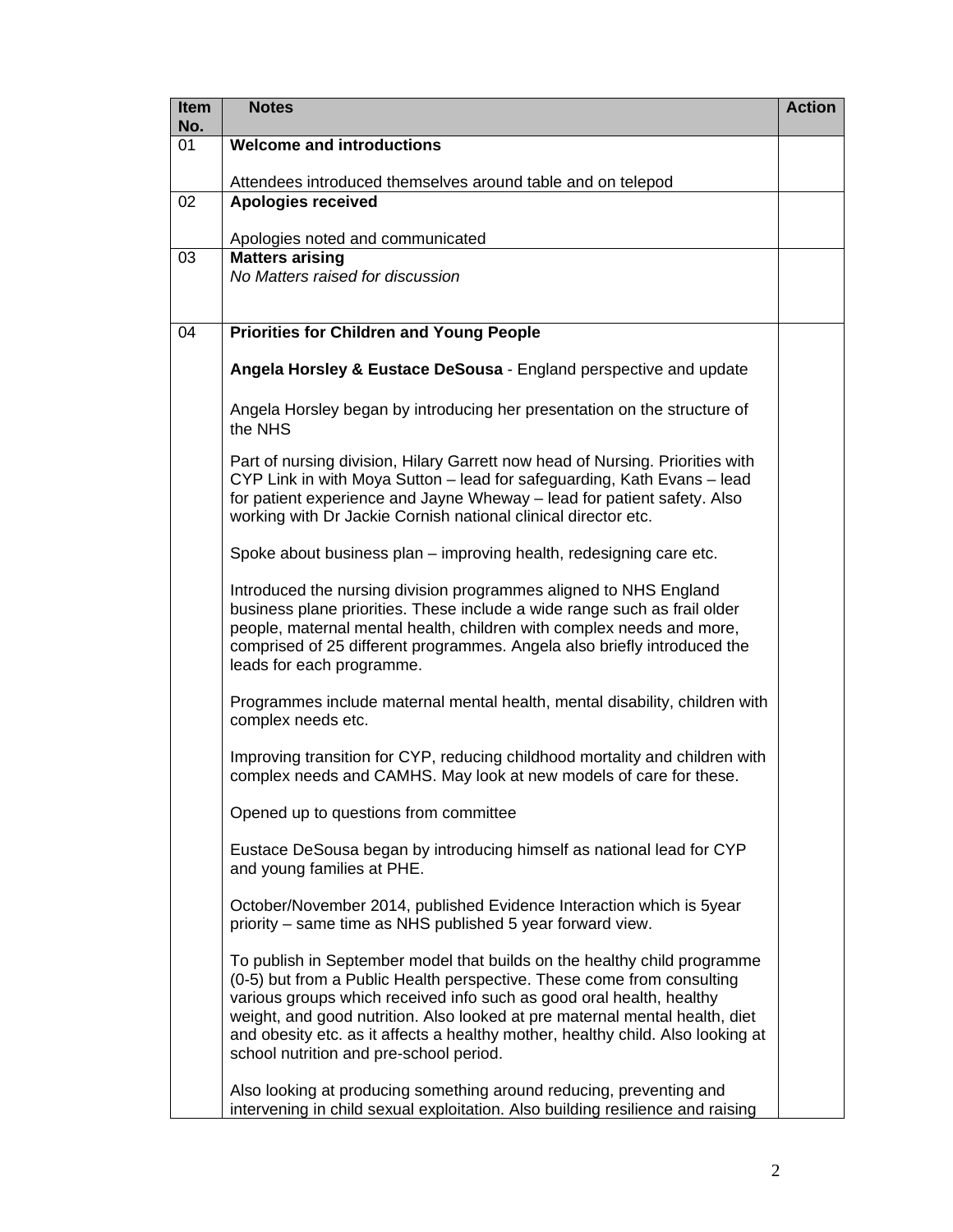|    | aspirations to tackle CSE. Identifying and targeting areas rather than<br>individuals that may be at risk.                                                                                                                                                                                                                                                                                                                                                                                                                                                                                                                                          |  |
|----|-----------------------------------------------------------------------------------------------------------------------------------------------------------------------------------------------------------------------------------------------------------------------------------------------------------------------------------------------------------------------------------------------------------------------------------------------------------------------------------------------------------------------------------------------------------------------------------------------------------------------------------------------------|--|
|    | Looking at tackling childhood obesity. 1 in 10 who arrive at nursery are<br>obese. This doubles by the time they are ready for secondary school. Also<br>observed that children from affluent rates fall were as children from poorer<br>backgrounds continue to rise. Also need to tackle how nurses underplay the<br>fact that a child is obese when breaking the news to parents.                                                                                                                                                                                                                                                                |  |
|    | David Clarke: Wales perspective and update                                                                                                                                                                                                                                                                                                                                                                                                                                                                                                                                                                                                          |  |
|    | Final phase of children's hospital of Wales is open which includes PICU<br>and HDU, outpatients and dedicated theatre for CYP.                                                                                                                                                                                                                                                                                                                                                                                                                                                                                                                      |  |
|    | Shortage of staff in acute care and community care, vacant across wales.<br>Graduates have not increased this year however adult nursing grads have<br>increased 30%. Petitioning Steven Griffiths who is part of the<br>commissioning body with regards to the vacancy rates.                                                                                                                                                                                                                                                                                                                                                                      |  |
|    | Issues also around post registration education as lack of availability around<br>the universities in wales.                                                                                                                                                                                                                                                                                                                                                                                                                                                                                                                                         |  |
|    | Welsh assembly elections in May 2016. Trying to put CYP on agenda.<br>Meeting with Dr. Heather Payne in July.                                                                                                                                                                                                                                                                                                                                                                                                                                                                                                                                       |  |
|    | Jean Davies: Scotland perspective and update                                                                                                                                                                                                                                                                                                                                                                                                                                                                                                                                                                                                        |  |
|    | Current focus is on children's wellbeing and also the responsibility of the<br>named person and also the lead professional. Every child to be assessed<br>under eight headings - Safe, healthy achieving, nurtured, Active,<br>responsible, respected and included (SHANARRI)                                                                                                                                                                                                                                                                                                                                                                       |  |
|    | Health visiting and training structure has been changed in light of the<br>requirements of the named person statutory duties. No guidance as of yet<br>as to what the increase in workload will be for the children's community<br>nursing team. Will also be intro of school health nurse teams.                                                                                                                                                                                                                                                                                                                                                   |  |
|    | Note: no update available from Northern Ireland as no representative                                                                                                                                                                                                                                                                                                                                                                                                                                                                                                                                                                                |  |
| 05 | Service reconfigurations and restructuring: implications for children<br>and young people; and nursing                                                                                                                                                                                                                                                                                                                                                                                                                                                                                                                                              |  |
|    | Angela Horsley updated on behalf of England representative                                                                                                                                                                                                                                                                                                                                                                                                                                                                                                                                                                                          |  |
|    | Five year forward view, two parts that are relevant. First is integration and<br>what it means for CYP. Second is the new models of care (multi community<br>specialty providers). Link with urgent and emergency care, going to have to<br>be some reconsideration on how we care for those children. People in<br>England will also be aware of the call for vanguard sites. Different models<br>taking place across England and some sites should put their names forward<br>to be a vanguard site. Also looking at putting together a GP Hub with child<br>training and looking at the service with appropriate people who can care for<br>CYP. |  |
|    |                                                                                                                                                                                                                                                                                                                                                                                                                                                                                                                                                                                                                                                     |  |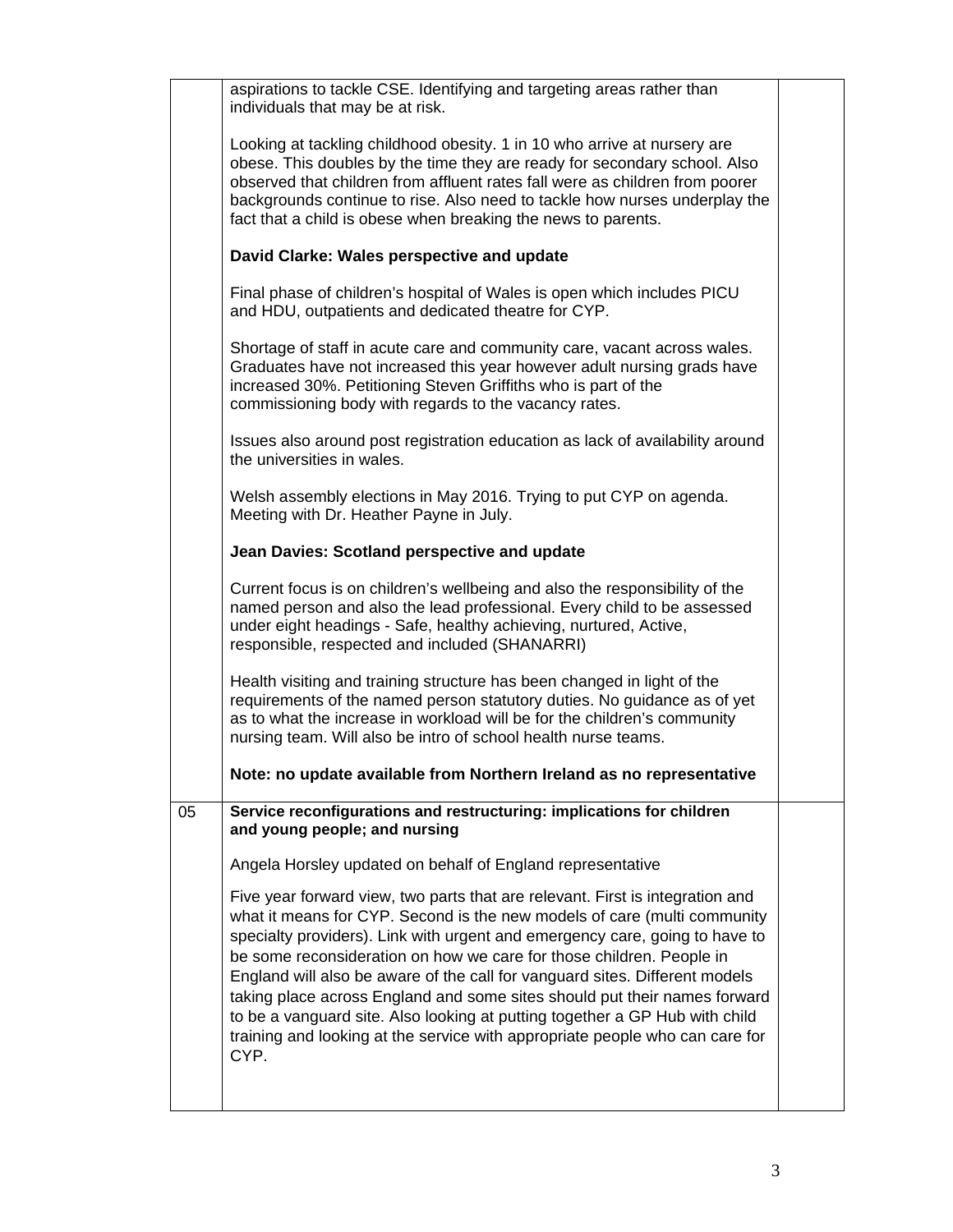|    | David Clarke began his update on the Welsh perspective                                                                                                                                                                                                                                                                                                                                          |  |
|----|-------------------------------------------------------------------------------------------------------------------------------------------------------------------------------------------------------------------------------------------------------------------------------------------------------------------------------------------------------------------------------------------------|--|
|    | South wales plan, which is a reconfiguration of A&E for CYP services<br>across the region. Wales's deanery that all med trainees could be placed at<br>one site which is problematic as most operate in two sites. Lead to situation<br>where unsafe staffing levels across some boards, two specifically working<br>on reconfiguration. A lot of this is all quite unpredictable going forward |  |
|    | Neonatal network struggling to recruit. Cardiff neonatal increasing its<br>capacity to 50 cots with building restructure.                                                                                                                                                                                                                                                                       |  |
|    | Broad range of changes at wales with a lot uncertainty                                                                                                                                                                                                                                                                                                                                          |  |
|    | Welsh assembly review which will take a full major review on CAMHS<br>services this year.                                                                                                                                                                                                                                                                                                       |  |
|    | Juliette Greenwood asked how many vacancies in wales regards to adult<br>and child nurses.                                                                                                                                                                                                                                                                                                      |  |
|    | Not enough graduates and difficulty to recruit to high level/specialist<br>nurse positions.                                                                                                                                                                                                                                                                                                     |  |
|    | Increased numbers of vacancies in regions.                                                                                                                                                                                                                                                                                                                                                      |  |
|    | Post grad education lacking in wales. Do you think they could access and<br>then resettle in England?                                                                                                                                                                                                                                                                                           |  |
|    | Do commission outside of wales such as Northampton. Anecdotally, people<br>do return however band 5 etc. are easier to be moved.                                                                                                                                                                                                                                                                |  |
|    | Jean Davies - Scotland perspective                                                                                                                                                                                                                                                                                                                                                              |  |
|    | Increased anti natal visits so pattern of working is changing and different to<br>how it is currently run.                                                                                                                                                                                                                                                                                      |  |
|    | School nurses and children's community specialist nurses work will change<br>but cannot say how it will change at this point In time.                                                                                                                                                                                                                                                           |  |
|    | New care accreditation and assurance standards known as CAAS.<br>Separate adult standards, maternity standards, and neonatal standards and<br>paediatric standards. Testing these out now with help of three health<br>boards.                                                                                                                                                                  |  |
|    | Two new children's hospitals, the Royal Hospital for Sick Children Glasgow<br>was commissioned in June and the work on Edinburgh's new Children's<br>Hospital is still in progress                                                                                                                                                                                                              |  |
|    | Note: no update available from Northern Ireland as no representative                                                                                                                                                                                                                                                                                                                            |  |
| 06 | <b>Reports from members</b><br>Written reports received from:                                                                                                                                                                                                                                                                                                                                   |  |
|    | <b>Action for Sick Children</b><br><b>SPENS (Strategic Paediatric Educationalists and</b><br><b>Nurse Leaders Scotland</b><br>All Wales CYP Senior Nurse Forum<br><b>NHSE</b>                                                                                                                                                                                                                   |  |
|    | School and Public Health Nurses Association; SAPHNA<br>The College of Occupational Therapists                                                                                                                                                                                                                                                                                                   |  |